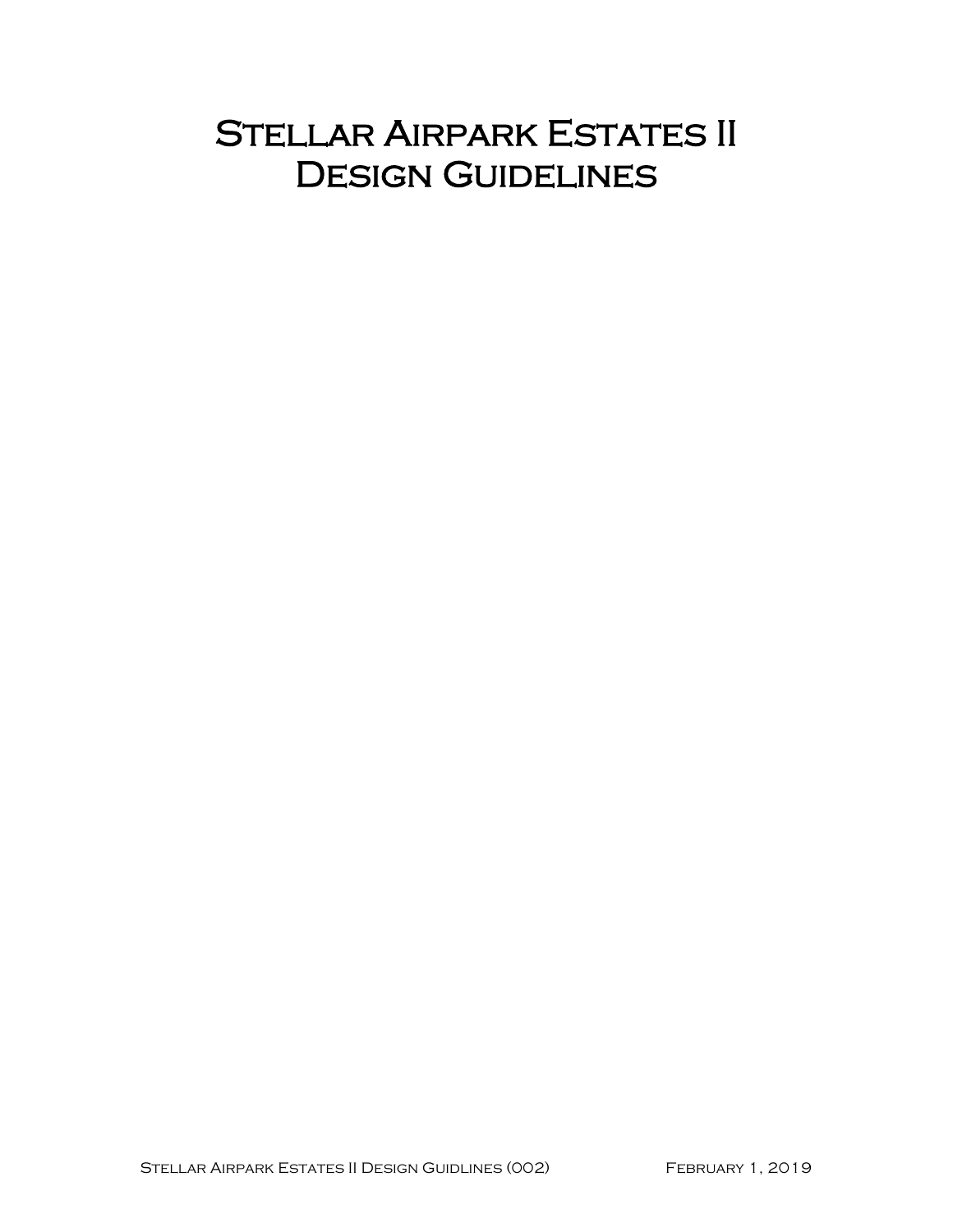## INTRODUCTION

Stellar Airpark Estates II offers the Southeast Valley a community planned to provide a quality of life envisioned to last for many years. It is with this purpose that these Architectural and Landscape Design Guidelines are written and adopted by the Stellar Airpark Estates II Architectural Committee. The concept you select for your home and landscaping must be the result of thoughtful design to be responsive to the total community.

The intent of these guidelines is to promote creativity and individuality while preserving the architectural integrity of the homes and design continuity of the common areas and existing homes. As these guidelines are followed, the community will grow in harmony. This harmony will not only be evident in the environmental quality of the neighborhood, but will also maintain the property values you would expect.

WE TRUST THAT YOU WILL BE ENCOURAGED TO MAKE EVERY EFFORT TO ADHERE TO THESE guidelines, for they are developed to benefit you for years to come.

# REVIEW AND APPROVAL PROCESS

## **OVERVIEW**

The applicant is responsible for obtaining formal written approval from the Stellar Airpark Estates II Architectural Committee (the "Architectural Committee") and the City of Chandler. All approvals must be complete and in writing BEFORE any improvements or alterations are made to any property.

In order to minimize conflicts with the City of Chandler approvals, the approval process of the Architectural Committee should be initiated by the applicant and carried to a general level of acceptance prior to making a submission to the City of Chandler. Since the design review procedures are independent and differ in their intent from those of the city, approvals by the Architectural Committee are separate and distinct from the City of Chandler.

The Architectural Committee shall review plans during its regular meetings or at such other times, as it deems appropriate. Owners, architects or builders shall not have the right to attend any such meeting unless specifically requested by the Architectural Committee. The Committee will respond in writing 10 working days after review (but no later than 30 days after the submittal is complete). All responses to the Architectural Committee's review should be made in writing by the applicant.

## **SUBMITTAL**

The Preliminary Submittal shall include all of the following items:

- 1. SITE PLAN AT MINIMUM $1/10" = 1' \cdot 0$  showing the lot, all site improvement, proposed floor elevation and location of trash cans and mechanical equipment.
- 2. Elevations of all sides of the building showing all site improvements (i.e., retaining walls, screen walls, planters, etc.)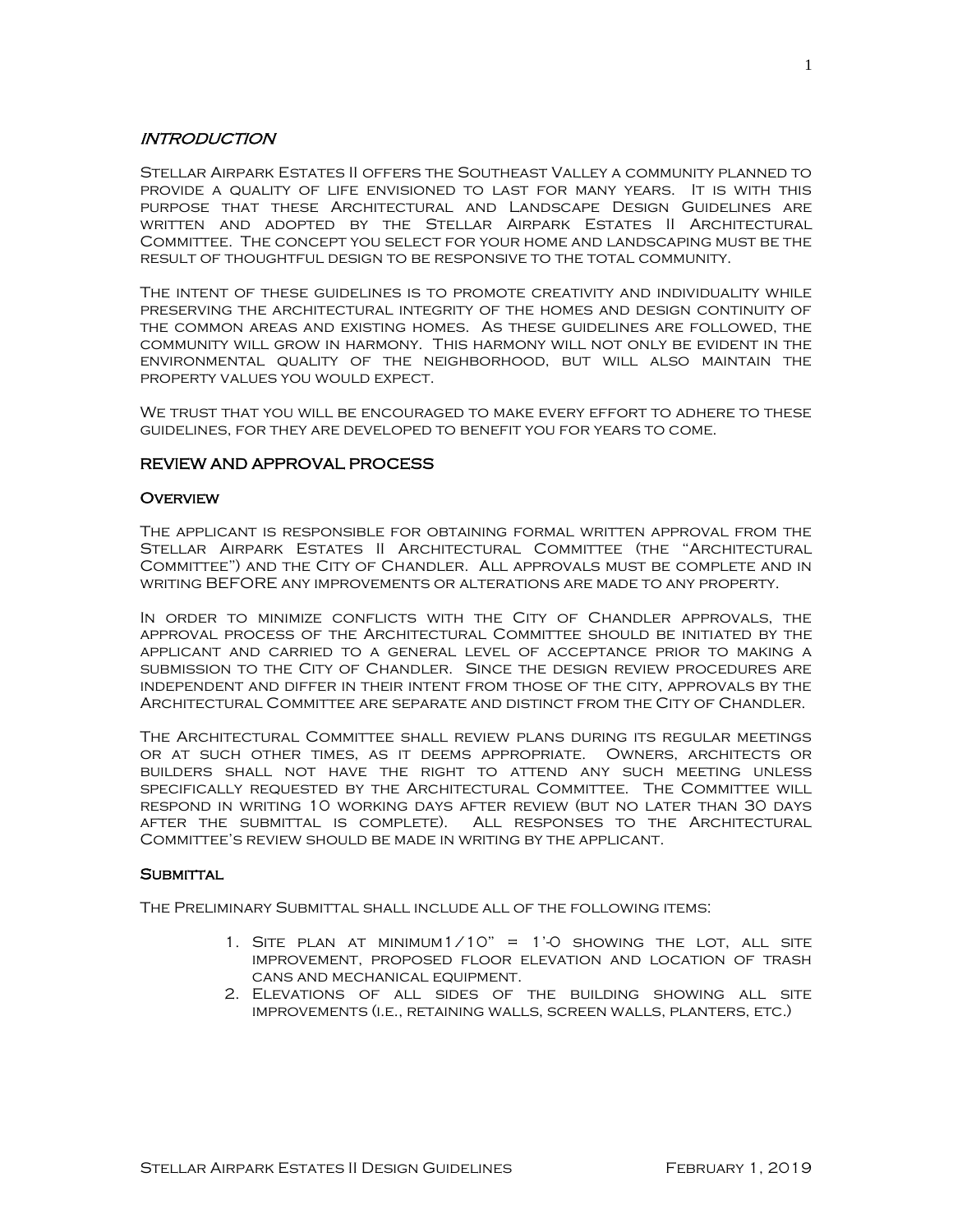The Final Submittal shall include all of the following items:

- 1. SITE PLAN AT MINIMUM $1/10$ " = 1'-0 showing the lot, all site improvement, proposed floor elevation and location of trash cans and mechanical equipment.
- 2. Elevations of all sides of the building showing all site improvements (i.e., retaining walls, screen walls, planters, etc.)
- 3. Roof plan showing all roofs, flat or sloped as well as any screened roof top equipment, integrated solar panels or skylights.
- 4. Building material samples necessary to show intent.
- 5. Proposed color samples. The chips must be affixed to an 8.5" x 14" sheet.
- 6. Landscape plan, same scale as site plan, showing: areas to be irrigated, proposed plants and sizes thereof, driveway, pool, water retention basins (including engineers calculations), decorative features, etc.

# Field Revisions

Should the Owner or builder, during the course of construction, desire to make revisions to the approved exterior design, materials, color, etc. of a house, or in landscaping, written approval for any revision must be obtained from the Architectural Committee.

## **FEES**

At its discretion the Architectural Committee may establish fees for design review. Such fees may be modified from time to time. The Committee shall make a fee schedule available to all applicants. The current review fee is \$0.00. The fee shall be paid at time of preliminary submittal.

# ARCHITECTURAL DESIGN STANDARDS

## Architectural Style

The Architectural Committee has the right to determine whether the architectural style, color, texture and materials appropriate for Stellar Airpark Estates II. The goal of these Guidelines is not to dictate or direct architectural style, but to achieve harmony in the building environment by stimulating a natural and agreeable diversity. The Architectural Committee believes that preserving the character of the Stellar Airpark Estates II to the greatest extent possible will also protect, preserve, and enhance quality of life and long-term investment of each homeowner.

Two story homes and basements are allowed.

No territorial, Santa Fe, Adobe or Spanish Territorial style homes shall be permitted. Mediterranean, Tuscan, Santa Barbara, and Country style, Prairie, and transitional homes among others are encouraged.

Front porches and patios are highly encouraged. These promote the true community feeling and appeal of Stellar Airpark Estates II.

It is important when planning your home to consider both plan and elevation. Avoid long, unbroken walls in plan because these become long unbroken planes on the elevation. Avoid large, simple, boxy or geometric forms. Also avoid long uninterrupted rooflines or roof planes. Multiple building masses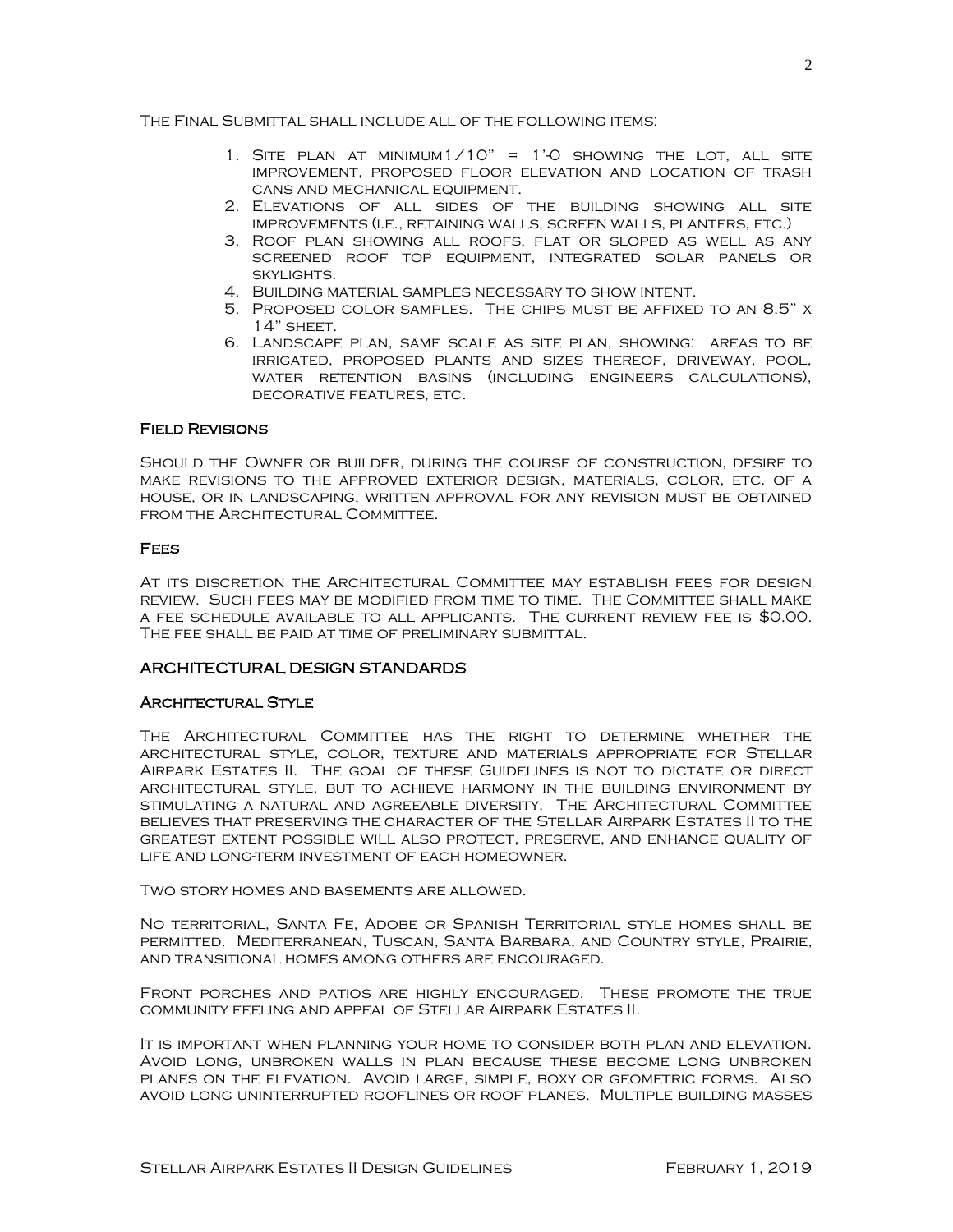create a more interesting overall appearance by breaking up large surfaces into smaller areas. At least three distinct masses are required on the front of each home. Two distinct masses will be required for both the side and rear of each home.

Strive to achieve "visual strength" in all elements of the design: that is, all columns must be thick enough for their height, beams deep enough for their span, fascias substantial enough for their length, and walls thick enough for their size. Recess all windows a minimum of two inches. Do not rely on popouts alone to achieve visual strength. If pop-outs are used, they must be substantial in proportion to the opening they surround and the wall they are in.

## Building Size

No dwelling shall have a ground floor livable area of less than twothousand eight-hundred (2,800) square feet, exclusive of accessory buildings, breezeways, screened porches, terraces, patios and garages.

#### ON LOT DRAINAGE

All lots within Stellar Airpark Estates II don't require on-lot retention, but must follow the subdivision grading and drainage plan. Submittals to the architectural committee must include flow lines for drainage. Submittals must also include the locations of the house, driveway, sidewalk, swimming pool, landscape, berms, and any additional structures that will affect the onlot drainage plans.

#### Exterior Wall Finish

No dwelling or accessory building constructed on any Lot shall be constructed with plastic, aluminum, or composition siding.

Sand or smooth stucco finishes are encouraged. Lace stucco finishes are prohibited on buildings.

The use of upgraded wall materials or accents such as brick or stone are encouraged.

Wall materials, textures, detailing and visual characteristics should be consistent from one elevation to the next around the entire perimeter of the home.

#### **COLORS**

All colors that are visible from the street, common area or neighboring lots are subject to Architectural Committee approval. The objective is to adopt a color palette that is consistent with the setting and the environment in which the home is found.

Colors shall be consistent from one elevation to the next around the entire perimeter of the house and structure.

All exterior building and improvement colors shall have a light reflective value (LRV) of less than seventy-four (74) and must be approved by the Committee. This information is available from most paint manufacturers. Colors must be of pastel grays. Whites and creams or earth tones. No bright or gaudy colors are permitted. Subdued accent colors may be used. Subject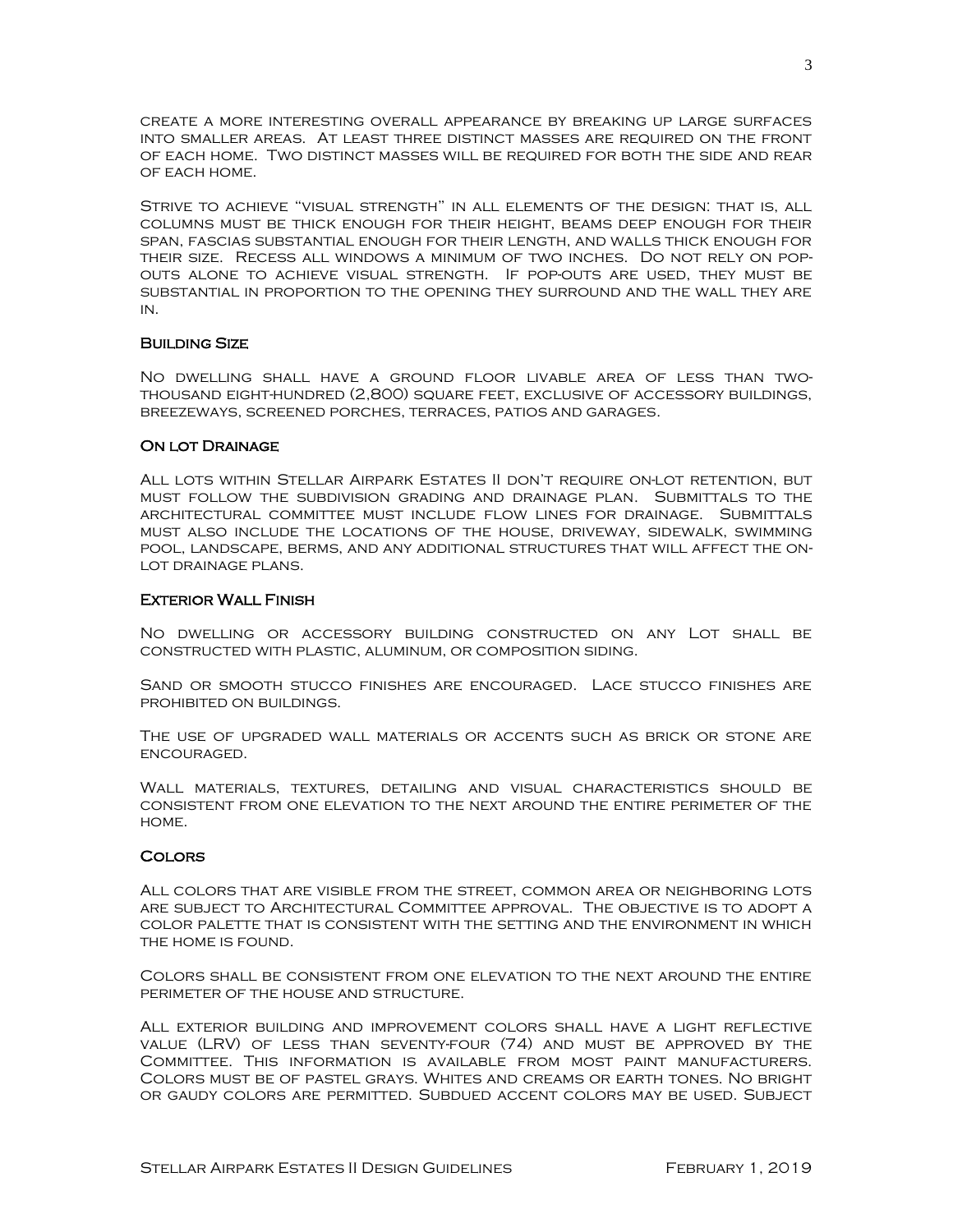to approval by the Committee. Flat roofs may be surfaced with a material which does not contrast with the building walls or may be painted to match the building walls.

# Roof Finishes

All pitched roofs shall be constructed with either a clay, concrete or slate roof tile that is consistent with the design and color of the house. Asphalt shingle roofs are prohibited. All flat roofs must be screened with a parapet wall unless approved by architectural committee.

## **GARAGES**

All buildings shall have at least one enclosed two-car garage equipped with an automatic garage door opener. Garage doors shall be set back from the face of the exterior wall a minimum of 12 inches. A third garage door bay must be offset from the double bay a minimum of one foot.

No dwelling shall have its garage doors facing the street unless an exception is obtained from the Architectural Committee. The Garage entrance may face the entry side of the dwelling or the side lot line.

No carports shall be construction within the subdivision.

#### **SETBACKS**

No building other than the aircraft hangar shall be located on any Lot nearer than twenty (20) feet from the front or rear lot line. No building other than the aircraft hangar shall be located nearer than ten (10) feet from any interior lot lines, nor closer than ten (10) feet from a side lot line adjacent to a street. Aircraft hangers may be constructed up to the side and rear lot lines, except over or in easements. Eaves, steps and open porches shall not be considered as part of the building, provided, however, that this shall not be construed to permit any portion of a building on a lot to encroach upon any other Lot, or conflict with any city of Chandler zoning codes.

## Driveways and Walks

All driveways shall be constructed with concrete or brick pavers. Standard gray concrete finishes are prohibited. Approved drive and walkway finishes include colored paver, salt finished colored concrete, brick inlays, exposed aggregate, etc. The driveway shall be no wider than 18', in the front 10' of the LOT

## **ANTENNAS**

There shall be no roof-mounted antennas or satellite dishes. All satellite dishes and antennas visible from the street or neighboring lot shall be subject to Architectural Committee approval.

## No Free Standing Flagpoles

Free standing flagpoles are not allowed on any lot in Stellar Airpark Estates II. Displaying the American flag is permitted only if it is hung from a pole bracket mounted on the Residence. The size of the pole and the flag and the location of the pole and flag must be approved by the committee.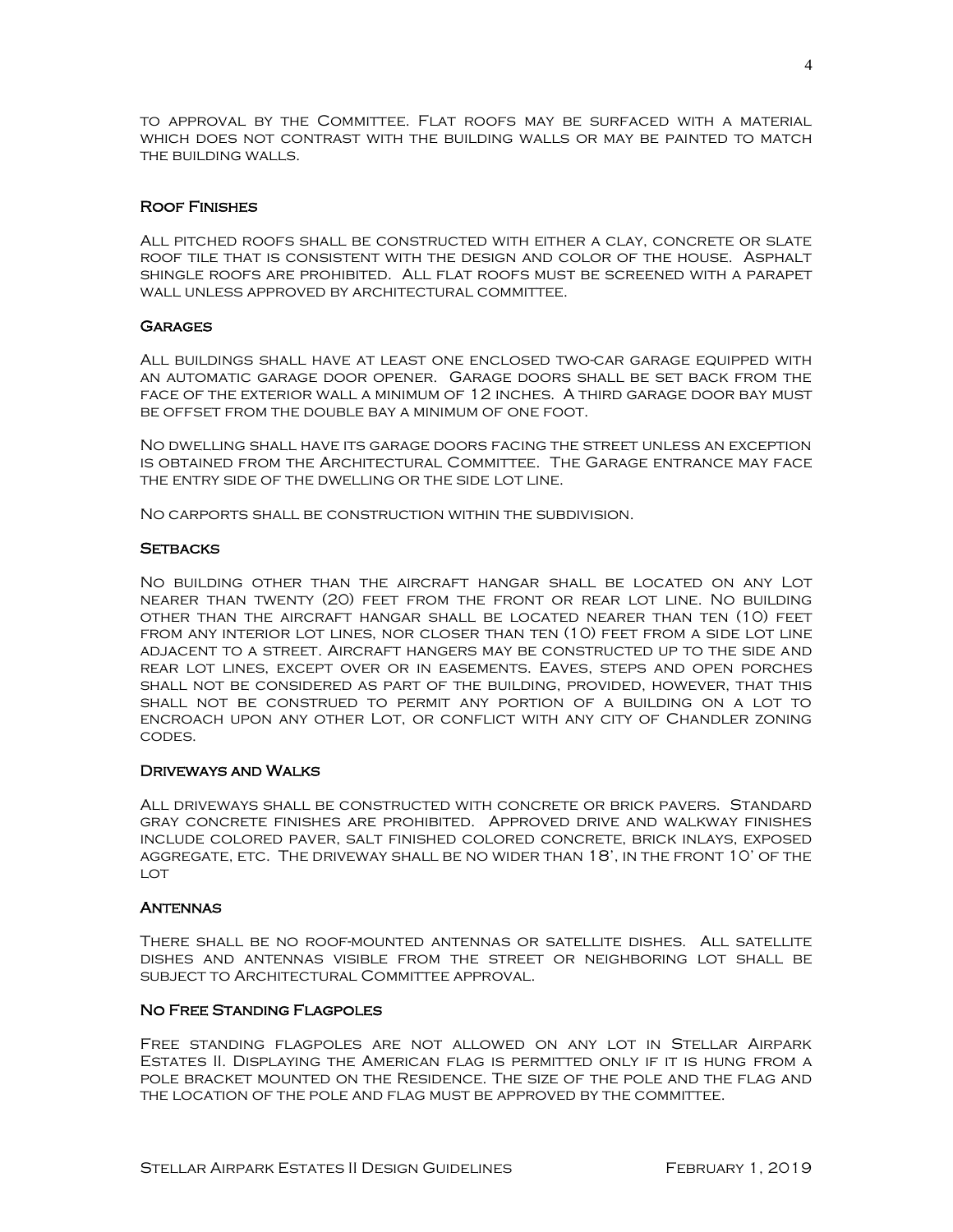## AC Unit

All air conditioning, heating or environmental enhancement devices shall be mounted at ground level and specifically no units of mechanical devices of any kind shall be located on the roof of a home. All ground mounted air conditioning, heating or environmental enhancement devices must be screened from the street view by a masonry fence or wall and must not be visible from the street or neighboring lot.

## Solar Devices

Solar energy devices may be mounted on the roof of the dwelling provided that the solar unit is fully screened from view to the front, side and rear sight lines of the Lot.

## Hangar Doors

Hanger doors must be schweiss or Wilson bifold doors. Unless a different door is approved by the committee.

## Perimeter Walls

All walls, including fences separating front and back yards, shall be a minimum of six (6) feet and maximum of seven (7) feet, shall be constructed across the rear and sides of each Lot and shall be constructed of 8" thick masonry block or brick (no 4" pilaster fences are allowed). In addition, the fence from the dwelling to the side lot line or in the case of a corner lot from the dwelling to the side lot line and back to the rear lot line shall be of the same architectural style as the house and shall be approved by the Architectural Committee. All fences shall be erected prior to the Owner of any Lot taking possession of a residence and Lot.

All fences and walls that can be seen from the street shall be constructed of such materials to match texture and color of the homes exterior.

Each Lot shall have at least one dusk-to-dawn automatic light mounted on a column or pillar near the driveway entrance, which includes the address of the dwelling and coordinates with the architectural style of the home.

Gates shall be constructed with heavy-duty steel jambs and gate frames and painted to match the adjacent fence. Cedar or redwood slats in gates must be sealed to prevent deterioration.

## Taxiway Fencing

The fences along Taxiways must be consistent with the perimeter fence for the project constructed by declarant and must comply with the specifications set forth on the Typical Taxiway Fence Detail.

## Pools and Spas

All swimming pool and spa design must be approved by the Architectural Committee and must meet the City of Chandler and Maricopa County regulations.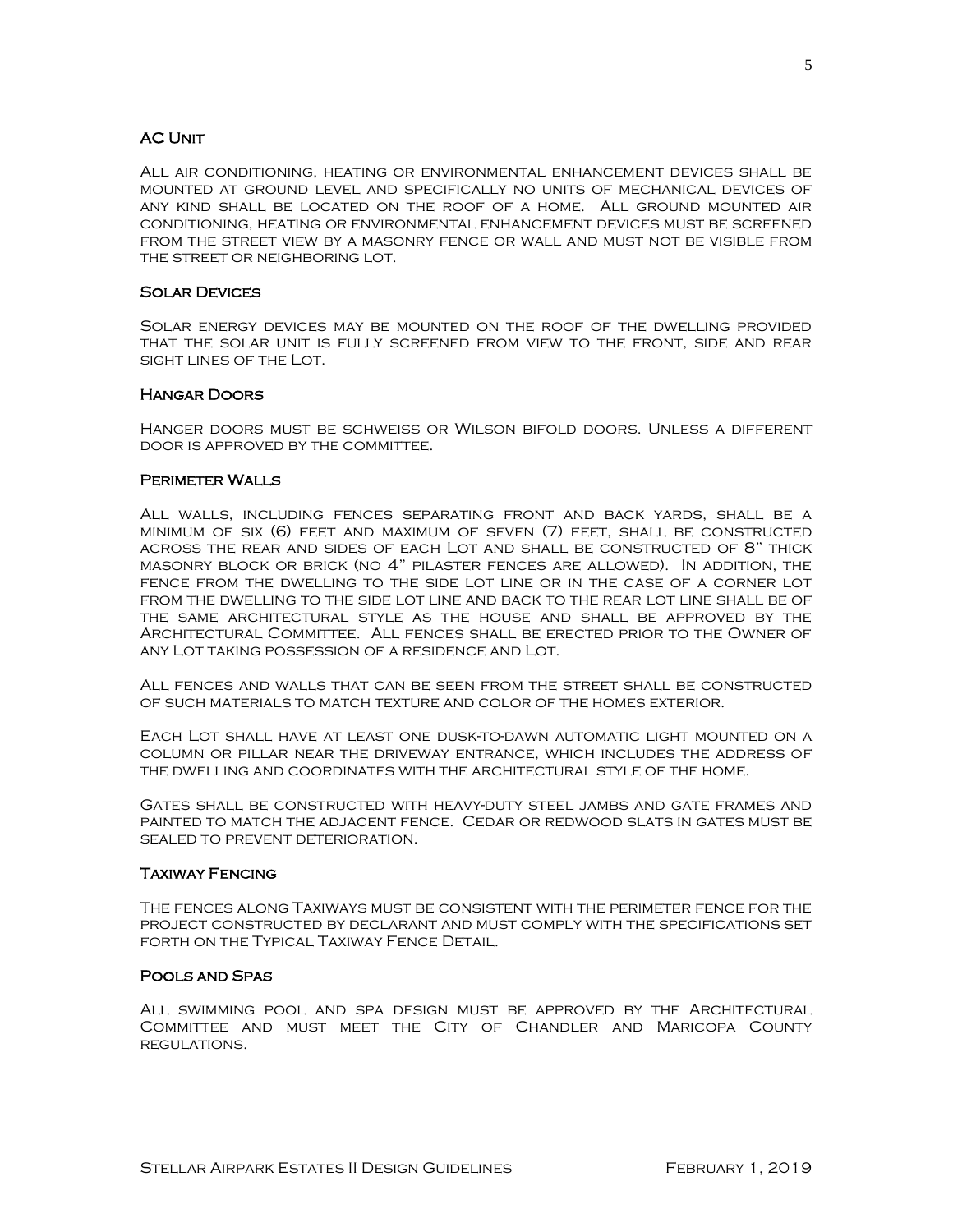## Basketball Goals

Permanent basketball goals and poles are prohibited from all front yards. Permanent basketball goals and poles in rear yards are subject to Architectural Committee approval.

#### **SIGNS**

No advertising signs shall be displayed with the exception of "For Sale: signs not exceeding 24" by 36

All signs must be in compliance with City of Chandler sign ordinances.

# LANDSCAPE GUIDELINES

#### **OVERVIEW**

Stellar Airpark Estates II demonstrates a very lush and green landscape concept. Its green and colorful theme and grass truly makes it an oasis in a desert valley. One can observe in the common area the use of grass, deciduous and non-deciduous trees, flowing shrubs and seasonal plants. The range of plants makes Stellar Airpark Estates II unique and offers the owner a wide selection of plants, which are compatible with the green and lush landscape.

Because it is difficult to list every acceptable plant material, it is suggested that the selection of plants be compatible with an oasis concept and not rock and cactus.

Plant materials that are not acceptable under any circumstances are those that are illegal, such as fruit-bearing olive trees and mulberries (except for already existing vegetation).

## Prohibited Plant List

The following plants are prohibited and may not be planted or maintained anywhere in Stellar Airpark Estates II due to their appearance. Excessive amount of litter and evasive growth:

- African Sumac (Rhus Lancea)
- Carob ( Ceratonia Siliqua)
- Common Bermuda Grass (Cynodon Dactylon)
- COTTONWOOD (POPULUS SPP.)
- Sissoo Tree
- Eucalyptus ( Eucalyptus spp. Except E. Microtheca)
- Fountain Grass (Pennisetum Setaceum)
- Mexican Palo Verde (Parksonia Aculeata)
- Mulberry (Morus spp.)
- Olive (Olea spp. Except Patented fruitless varieties)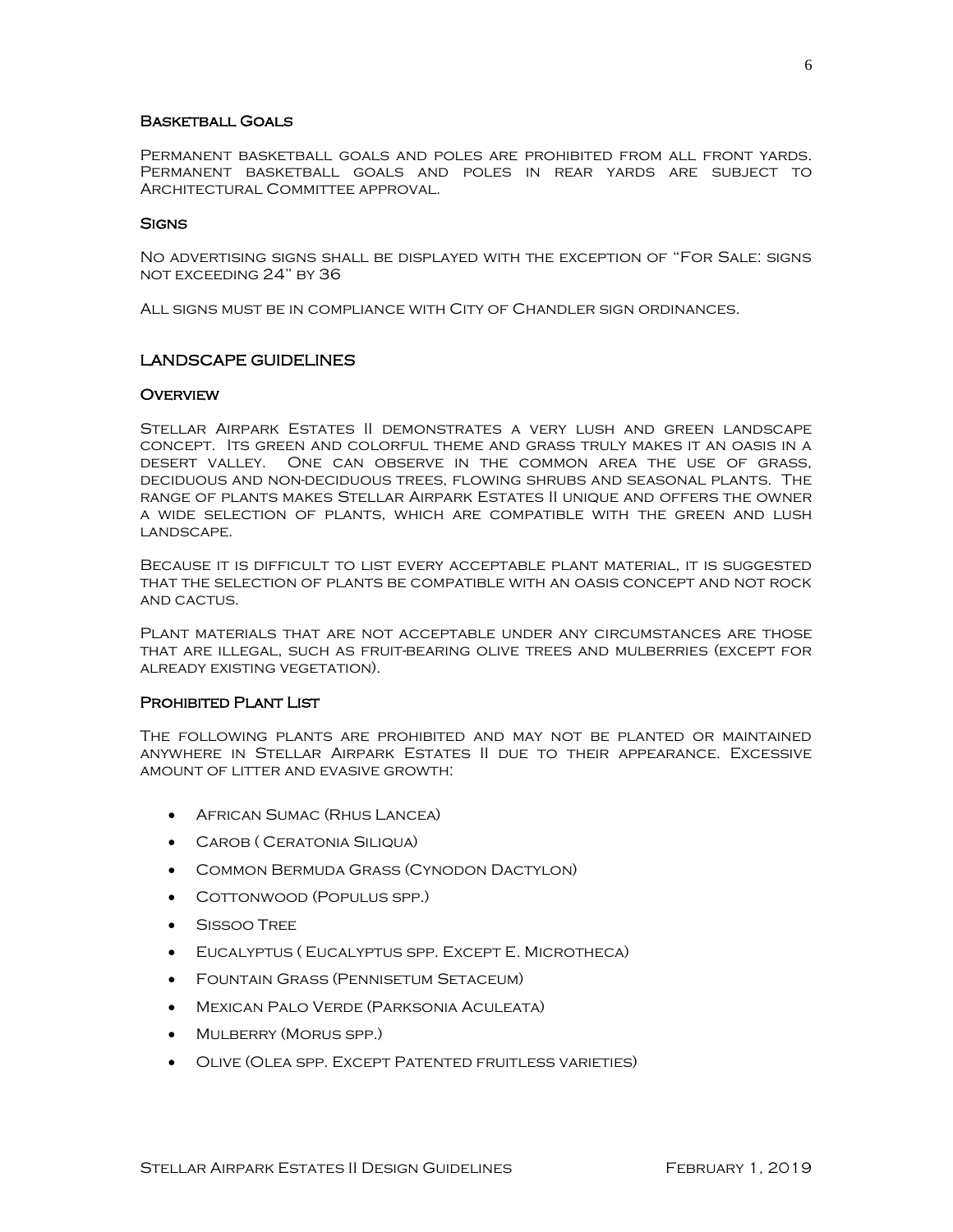- Ornamental Citrus (Citrus aurantium)
- Silk Oak (Grevillea Robusta)
- Willow (Salix spg.)
	- ❖ Citrus trees used for fruit are acceptable.

#### **REQUIREMENTS**

- The following are minimum requirements for all lots:
	- 1. Every Lot shall be required to plant a minimum of two 24" and two 36" box trees in the front yard.
	- 2. Front Yard ground plane shall be covered with a combination of grass and/or living material for a total of 80% coverage at maturity.
	- 3. Turf placed within the front yard should not be less that 40% of the total front year area. All front yard turf areas shall be over-seeded for winter lawns.
	- 4. The turf shall be physically separated from the adjacent landscape areas by a minimum 4-inch wide landscape header such as brick or concrete. Wood shall NOT be used as header material. Turf will be separated from all perimeter masonry walls by a minimum of two feet (no water overspray or ponding will be allowed to hit any perimeter masonry walls).
	- 5. All landscaped areas shall be covered with some type of plant material or other material such as granite. No exposed dirt areas will be permitted.
	- 6. No statues, depictions or artifacts will be permitted in front or street side yards.

Exterior landscape accent lighting is encouraged but must be approved by the Architectural Committee.

Decorative walls (free-standing walls) shall not exceed 4'-0" in height and must be set back a minimum of 15 feet from the back of curb. Height is measured from finish grade along the exterior side (street side) of the wall. The lighted column required under Stellar Airpark Estates II CC&R's may be higher than four feet if approved by the Architectural Committee.

Retaining or raised planter walls shall be properly moisture-proofed to avoid unsightly water staining.

All landscaping must utilize an automated underground irrigation system. Spray irrigation should be limited to turf and flowerbeds. Overspray runoff onto the street or neighboring property is prohibited.

#### **DRAINAGE**

All lots are designed and engineered for drainage. Any alteration to existing grading must be submitted to and approved by the City of Chandler Engineering department and the Stellar Airpark Estates II Homeowners ASSOCIATION.